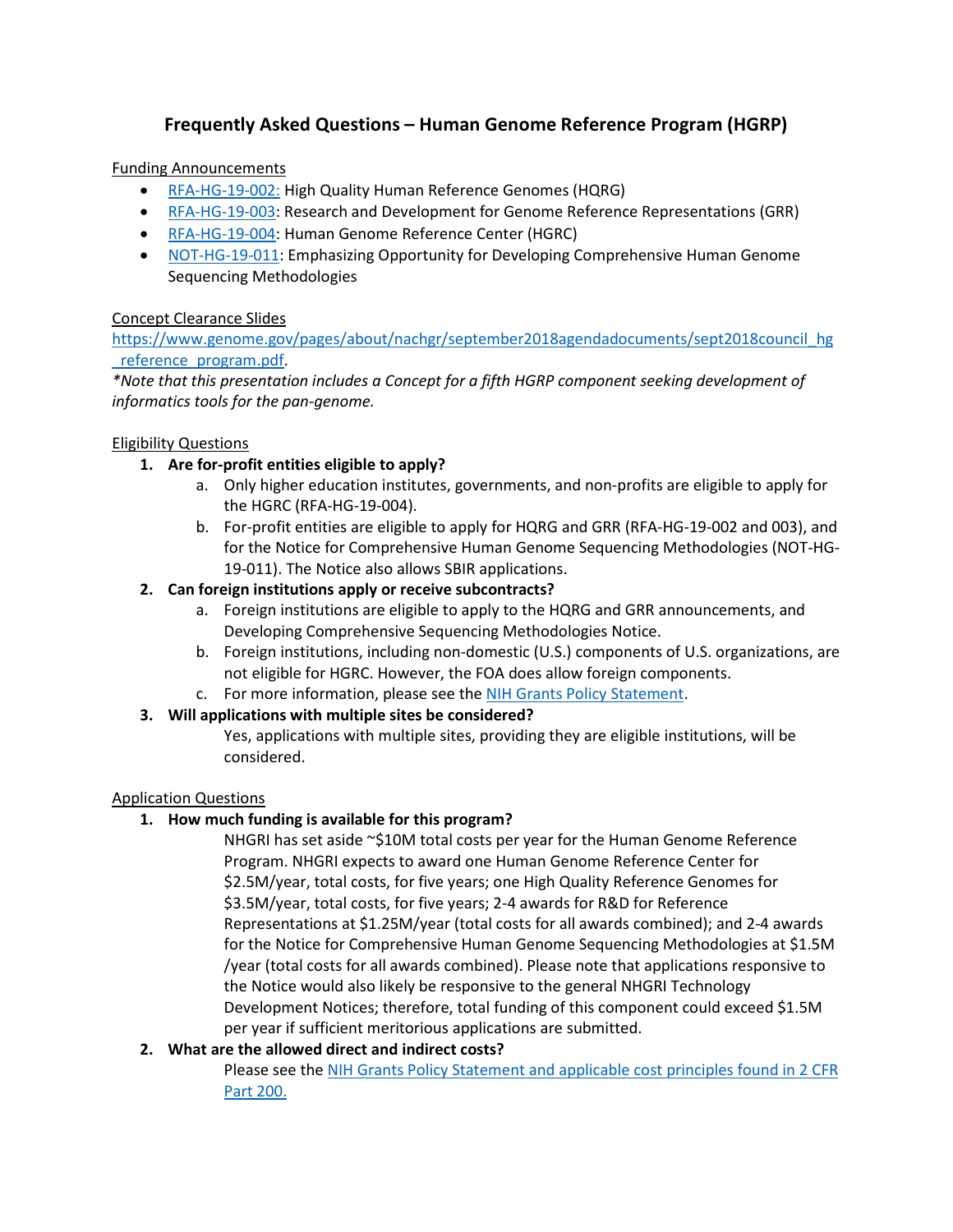#### **3. What are the submission deadlines?**

- a. The Human Genome Reference Center; High Quality Human Reference Genomes; and R&D for Genome Reference Representations are all due by April 2, 2019 by 5PM local time
- b. Comprehensive Human Genome Sequencing Methodologies (a NIH Guide Notice pertaining to th[e Novel Nucleic Acid Sequencing Technology Development](https://grants.nih.gov/grants/guide/rfa-files/rfa-hg-18-001.html) R01/R21/R43/R44) will be due on June 27, 2019, by 5PM local time

#### **4. How will these applications be reviewed?**

- a. NHGRI will convene a special emphasis review panel for joint review of the HGRC and HQRG applications.
- b. The Genome Reference Representations applications will go to an NHGRI special emphasis panel.
- c. The R&D for Comprehensive Sequencing applications will go to a separate NHGRI special emphasis panel.

### **5. When will the program begin?**

NHGRI plans to fund the HGR and HQRG at the end of fiscal year 2019. The remaining components are planned to be funded in FY2020 and onward.

#### **6. Are other NIH institutes co-funding the program?**

The Office of Research on Women's Health (ORWH) has indicated its potential interest in supporting the Human Genome Reference Center. Se[e NOT-OD-19-068.](https://grants.nih.gov/grants/guide/notice-files/NOT-OD-19-068.html)

#### Scientific Questions

# **1. How will this program relate to the existing Genome Reference Consortium (GRC)?**

The HGRP represents NHGRI's continued investment in developing and maintaining human reference genome resources. NHGRI provided past and ongoing support for activities currently undertaken by the GRC, including high quality human genome assemblies, resolution of error reports, development of new reference "builds", and outreach. At the same time, complementary GRC activities have been and will continue to be supported by other entities, including NCBI and EBI. NHGRI's support largely ended in FY18; this new program is intended to re-focus and increase funding for NHGRI's portion of efforts in this area, in consideration of better technologies for genome references and an expanding and more diverse (expertise, basic vs clinical, etc.) user base. NHGRI expects that the new HGRP program will build upon the existing work of the Genome Reference Consortium and continue to work closely with GRC participants and stakeholders.

# **2. How will this program interact with National Center for Biotechnology Information (NCBI) and the European Bioinformatics Institute (EBI)?**

In previous iterations of NHGRI support for the human reference, the Wellcome Trust partnered with NHGRI and funded EBI and the Sanger Center for work on the reference as part of the Genome Reference Consortium. NCBI currently supports the data management associated with the GRC curation effort for all users: [https://www.ncbi.nlm.nih.gov/grc;](https://www.ncbi.nlm.nih.gov/grc) EBI contributes to GRC computational analyses. NHGRI expects that HGRP grantees will collaborate with other funders and resources that have a direct role in genome references, especially NCBI, EBI, and the Wellcome Trust. This will be an essential component of their work.

**3. Will this program build/improve GRCh38 or will it design a new reference build, i.e.,"GRCh39"?**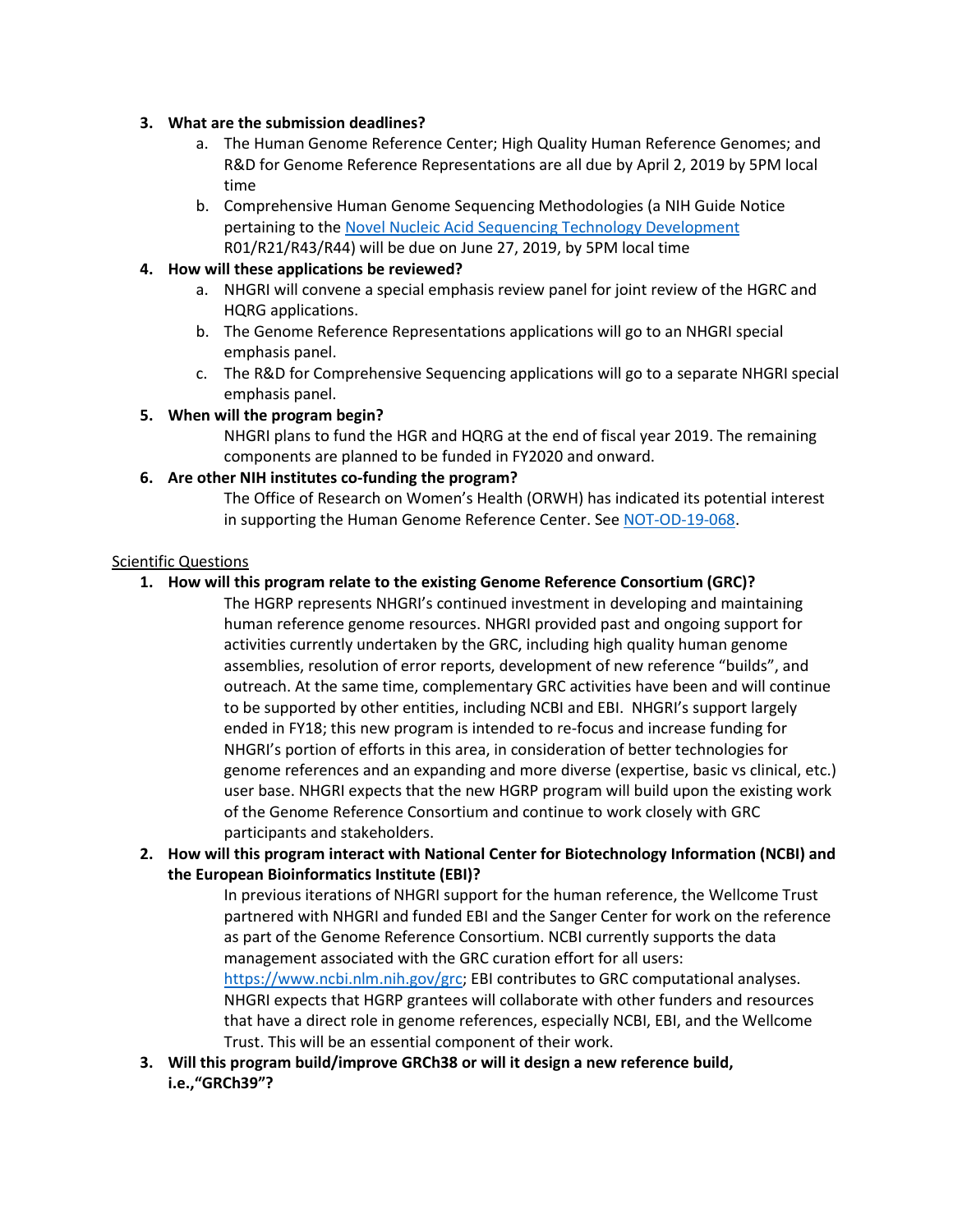This program intends to improve the current reference by adding additional high-quality genomes and reference representations that are easier for users to understand and navigate. Applicants should propose the appropriate scope for the project, given the budget and timing of the award. As noted in the RFA for the HGRC: Plans should account for the near-term needs to serve the reference in its current assembly model (e.g. GRCh38), as well as a transition to improved representations that may adopt new models.

### **4. Will GRR applications be considered if they do not propose graph-based assemblies?**

Yes, this FOA is open to other approaches, provided the applications otherwise address key FOA points, for example proposing reference formats that address the need to represent human haplotype variation, support scalable analyses, and be consistent with open science. As always, scientific choices should be well-justified in the application.

### **5. How will the HGRP do annotation?**

Annotation is not stated as an explicit component in either the HGRQ or the HGRC FOAs. If applicants believe annotation is critical for reference quality, and/or representation, presentation or use of the reference or for other reasons directly related to the stated goals of these FOAs, then it may be included and justified in the application. In general, applicants may include, with justification, any other activity that they believe is critical for attaining the major FOA goals. Applicants should however be cautious about including activities that are not directly related to the major FOA goals, even if they would advance genomic science in general.

# **6. How are the products of the HGRP intended to benefit the clinical and basic research community?**

The HGRP is intended to provide products for both the basic research and clinical communities. We anticipate that applications (and the program, once established) will consider these communities in making decisions about e.g., priorities for adding new genomes, or developing representations of the reference. The HGRC is expected to have an outreach/education component that considers the range of reference users.

### **7. Will this program fund new sample collection? Should HQGR applicants propose samples from additional sample populations to sequence in their applications?**

Yes, the HGRP will fund new sample collection if needed through the HQRG grants. HQRG applicants should propose a plan for any new samples that may be needed. Once the program is funded, we expect that the consortium will continue the discussion about prioritizing additional samples that have the most value.

#### **8. Will the HGRP support non-human references?**

The new program will support only human references in the HGRP, but applicants should be aware that the larger GRC effort has also supported references for other organisms.

# **9. How will the various components interact in the HGRP?**

- a. Once awards are made, NHGRI will manage the program as a consortium. It is highly likely that awardees will be convened to help establish the details of how the consortium will operate, beyond what is already stated in the FOA Terms and Conditions.
- b. We expect that grantees for the HGRC, HQGR and GRR components will interact closely on several aspects of the program, for example for prioritizing new samples, for resolving reference errors or ambiguities, for establishing quality metrics, for transitioning to graph representations or new reference "builds", and others. Applicants